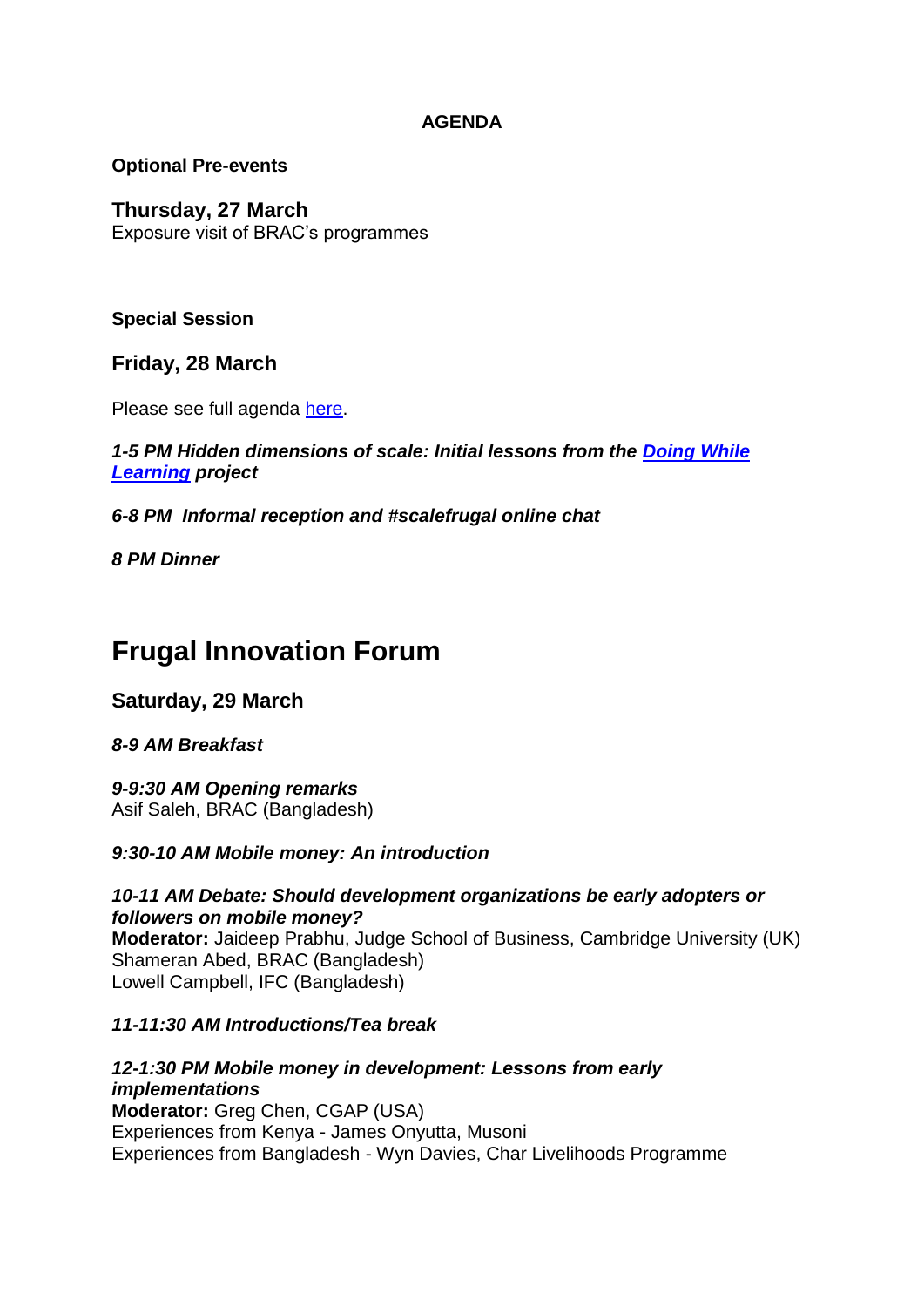#### *1:30-2:30 PM Lunch*

*2:30-3:20 PM Workshops: Session 1*

*Mobile money: Why make the switch?* Moderator: Greg Chen, CGAP (USA) Abhishek Sinha, Eko (India) Omar Moeen Malik, Telenor (Pakistan)

*Data-enabled innovations in financial services* Moderator: Asif Saleh, BRAC (Bangladesh) Rohit Acharya, First Access (Tanzania) Vivek Raghavan, Aadhaar (India)

*Client insights on digital financial inclusion* Moderator: Syed Hashemi, BRAC University (Bangladesh) Peter Goldstein, InterMedia (USA) Pial Islam, Pi Strategy (Bangladesh)

*Mobile money clinic* Brainstorm your mobile money strategy with experts

#### *3:30-4:20 PM Workshops: Session 2*

*Understanding financial landscapes: Bangladesh, Nigeria, Uganda* Moderator: Upoma Husain, BRAC (Myanmar) Garth Lawless, Brand Fusion (USA)

*Marketing digital financial services to low literacy consumers* Moderator: Pial Islam, Pi Strategy (Bangladesh) Eric Noggle, Microfinance Opportunities (USA) Syed Ghulam Dastagir, bKash (Bangladesh)

*Going cashless: Managing change*  Moderator: Manisha Bhinge, BRAC (USA) Roldin Ramirez, TSPI (Philippines) Maria May, BRAC (Bangladesh)

*Mobile money clinic* Brainstorm your mobile money strategy with experts

*4:20-5 PM Tea break and Mobile Mela*

*5-6 PM Closing reflections on Day 1* Kamal Quadir, bKash (Bangladesh)

*7PM Entertainment, followed by dinner*

**Sunday, 30 March**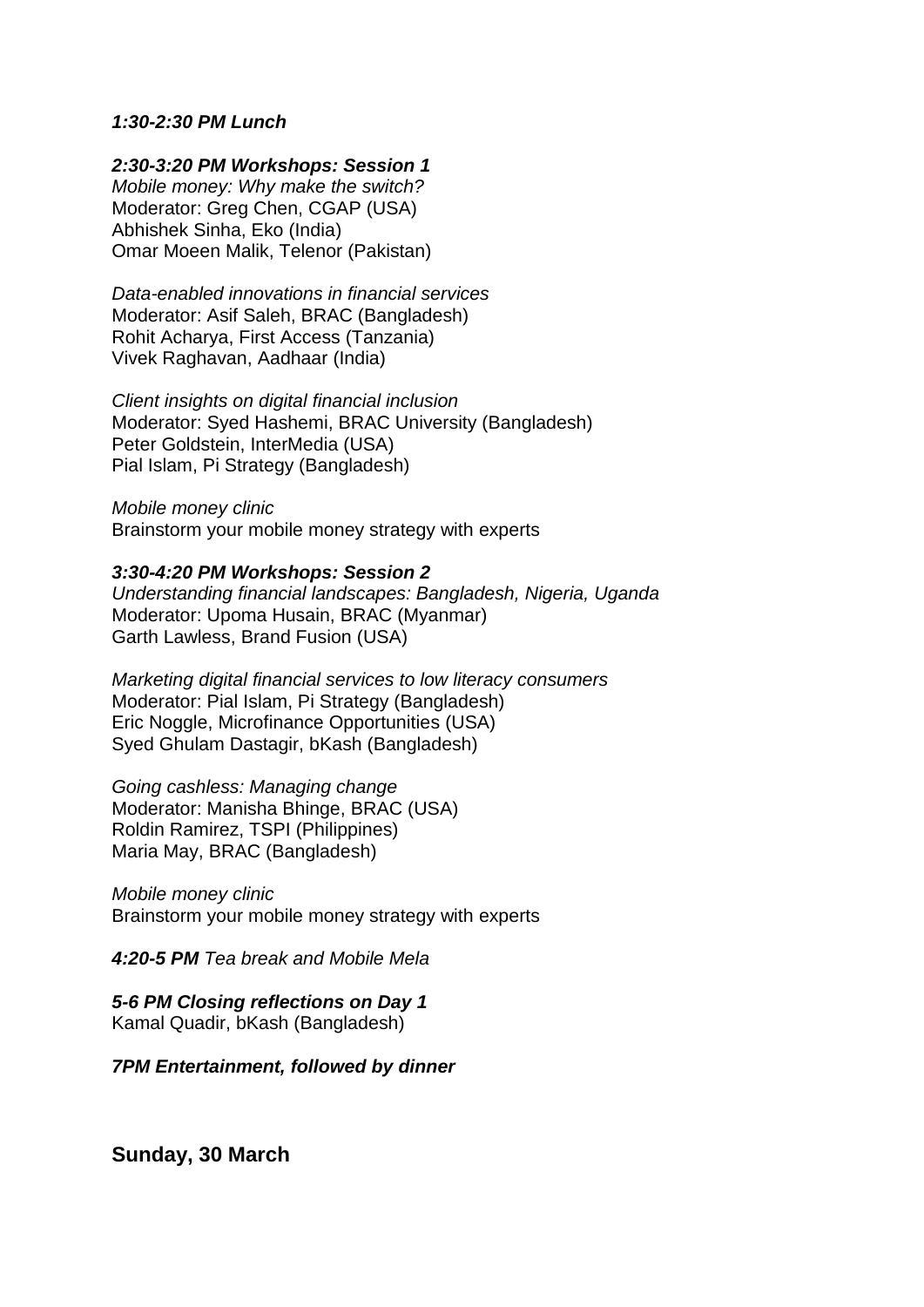#### *8-9 AM Breakfast*

#### *9-10:30 AM The data revolution: How knowing more changes what we do* **Moderator:** Max Shron (USA)

*Real time data for decision-making -* Colin Risner, Shiree (Bangladesh) *Unique IDs: Enabling the future of service delivery -* Vivek Raghavan, Aadhaar (India)

#### *10:30-11 AM Small group discussions at tables*

#### *11-11:30 AM Tea break & data mela*

*11:30-12:20 PM Workshops: Session 1 Making it count: ASER's approach to improving education* Moderator: Safiqul Islam, BRAC (Bangladesh) Ranajit Bhattacharyya, ASER (India)

*Understanding crowdsourcing and how to do it* Moderator: Kazi Nazrul Fattah, BRAC (Bangladesh) Sebastian Mitchell, Ushahidi (Kenya) Anjali Sarker, Independent (Bangladesh)

*Data science and development* Moderator: Nash Islam, Green and Red Technologies (Bangladesh) Max Shron, Independent (USA) Mridul Chowdhury, mPower Social Enterprises (Bangladesh)

*Bring your own data: Workshop* Customized support and coaching available

#### *12:30-1:20 PM Workshops: Session 2*

*Mapping for decision-making* Moderator: Richard Cash, Public Health Foundation of India (India) Shon Campbell, Myanmar Information Management Unit (Myanmar) Alayne Adams, icddr,b (Bangladesh)

*How technology and data reshape service delivery* Moderator: Asif Saleh, BRAC (Bangaldesh) Ather Saeed, Interactive Health Services (Pakistan) Alexander Bertram, BeDataDriven (Netherlands)

*Scaling up: opportunities for "big data"* Moderator: Greg Chen, CGAP (USA) Razin Mustafiz, NewsCred (Bangladesh) Kazi Monirul Kabir, Google (Bangladesh)

*Bring your own data: workshop* Customized support and coaching available

*1:20-2:30 PM Lunch*